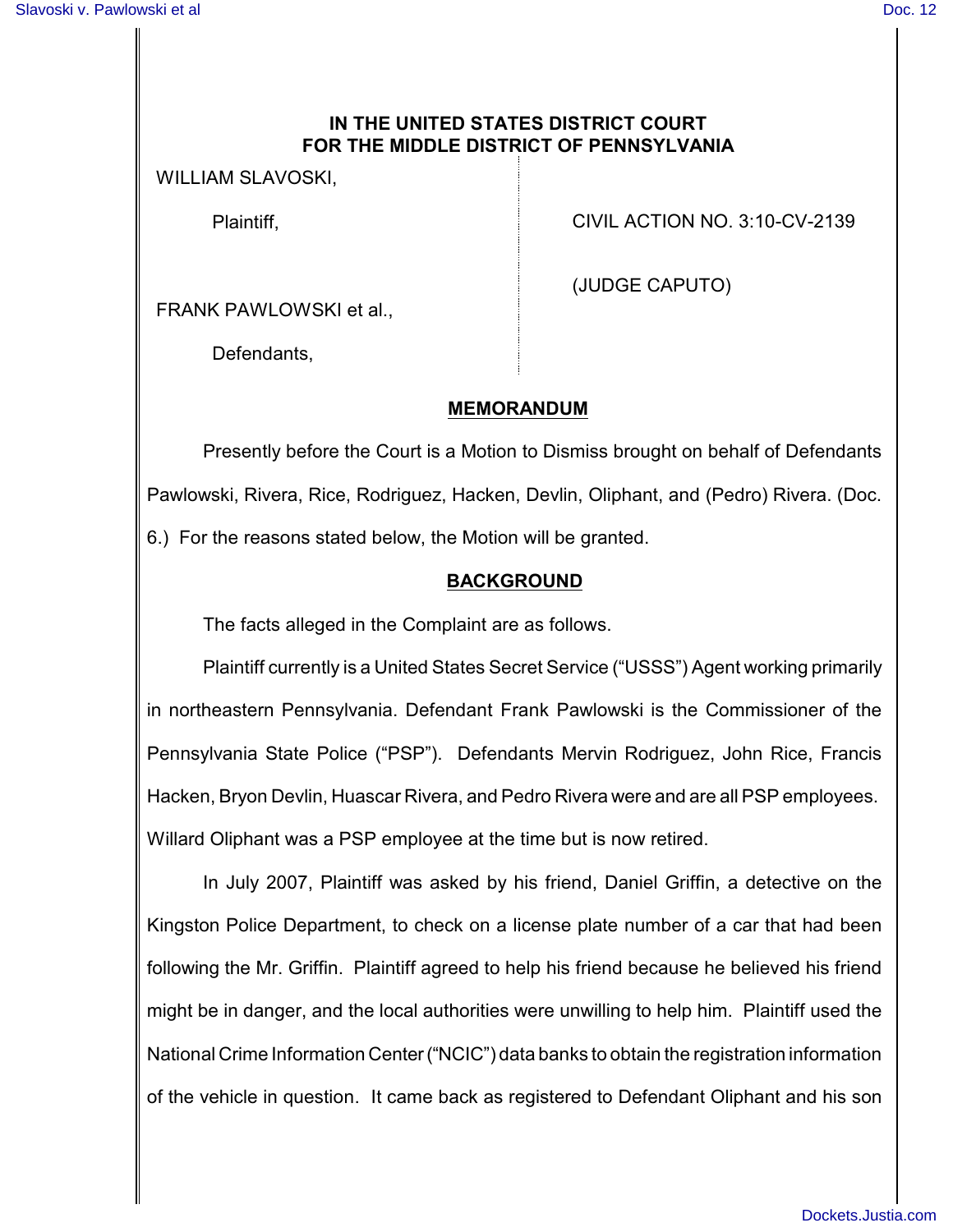Will. Plaintiff conveyed this information to Mr. Griffin. Approximately two months later, Defendant Devlin came to the USSS Resident Office in Scranton, Pennsylvania as a Commonwealth Law Enforcement Assistance Network ("CLEAN") auditor. Defendant Devlin stated that he wanted to conduct an audit of the NCIC terminal because he had records indicating that a license plate had been searched by Plaintiff from the terminal. Defendant Devlin told Plaintiff that he was told by an individual that his license plate might be "run," and that this prompted the investigation. Plaintiff did not talk to Defendant Devlin again. Defendant Devlin persisted in attempting to gain unauthorized acccess to the NCIC terminal. On or around September 11, 2008, Plaintiff was accused by Defendant Rodriguez of misusing "CLEAN" and improperly disseminating the information to Plaintiff's friend, Daniel Griffin. Plaintiff was then informed by Defendant Rodriguez that he was being put on a year's probation for his infractions. On March 31, 2009, Plaintiff filed a complaint with the PSP against Defendants Huascar Rivera, Oliphant, and Devlin for violating his rights. Plaintiff tried in vain for months to get answers from the PSP as to why he was investigated and put on probation. On January 15, 2009, Defendant Pedro Rivera denied Plaintiff's appeal of his probationary status. Then, on April 29, 2009, Plaintiff filed a second complaint with the PSP, claiming retaliation for his previous filing. Around June 15, 2009, Commissioner Pawlowski called the PSP Barracks in northeastern Pennsylvania to seek information on Plaintiff, thereby giving tacit endorsement to the investigations and harassment of Plaintiff. In or around October 2009, Defendant Hacken of the PSP ordered an investigation on Plaintiff because of Plaintiff's allegedly calling a PSP trooper a "liar."

Plaintiff filed the instant suit on October 15, 2010. (Doc. 1.) Plaintiff's Complaint contains a First Amendment retaliation claim (Count I), a Fourth Amendment claim (Count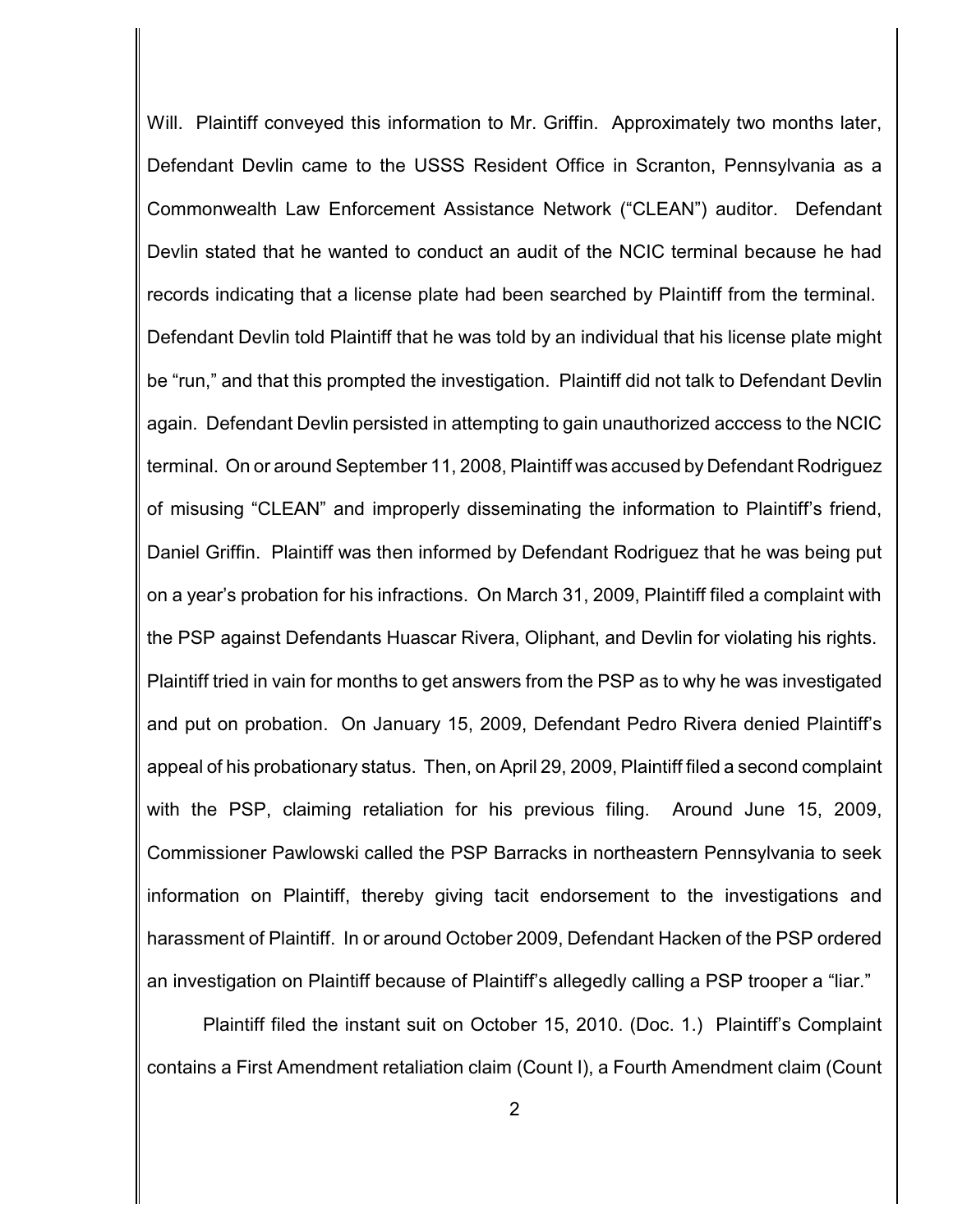II), and a Fourteenth Amendment claim (Count III), all brought under 42 U.S.C. § 1983. Defendants' then filed a Motion to Dismiss pursuant to Federal Rule of Civil Procedure 12(b)(6) on January 11, 2011. (Doc. 6.) The Motion has been briefed by both sides and is ripe for review.

#### **LEGAL STANDARD**

Federal Rule of Civil Procedure 12(b)(6) provides for the dismissal of a complaint, in whole or in part, for failure to state a claim upon which relief can be granted. Dismissal is appropriate only if, accepting as true all the facts alleged in the complaint, a plaintiff has not pleaded "enough facts to state a claim to relief that is plausible on its face," *Bell Atl. Corp. v. Twombly*, 550 U.S. 544, 570 (2007), meaning enough factual allegations "'to raise a reasonable expectation that discovery will reveal evidence of'" each necessary element, *Phillips v. County of Allegheny*, 515 F.3d 224, 234 (3d Cir. 2008) (quoting *Twombly*, 550 U.S. at 556); *see also Kost v. Kozakiewicz*, 1 F.3d 176, 183 (3d Cir. 1993) (requiring a complaint to set forth information from which each element of a claim may be inferred). In light of Federal Rule of Civil Procedure 8(a)(2), the statement need only "'give the defendant fair notice of what the ... claim is and the grounds upon which it rests.'" *Erickson v. Pardus*, 551 U.S. 89, 93 (2007) (per curiam) (quoting *Twombly*, 550 U.S. at 555). "[T]he factual detail in a complaint [must not be] so undeveloped that it does not provide a defendant [with] the type of notice of claim which is contemplated by Rule 8." *Phillips*, 515 F.3d at 232; *see also Airborne Beepers & Video, Inc. v. AT&T Mobility LLC*, 499 F.3d 663, 667 (7th Cir. 2007).

In deciding a motion to dismiss, the Court should consider the allegations in the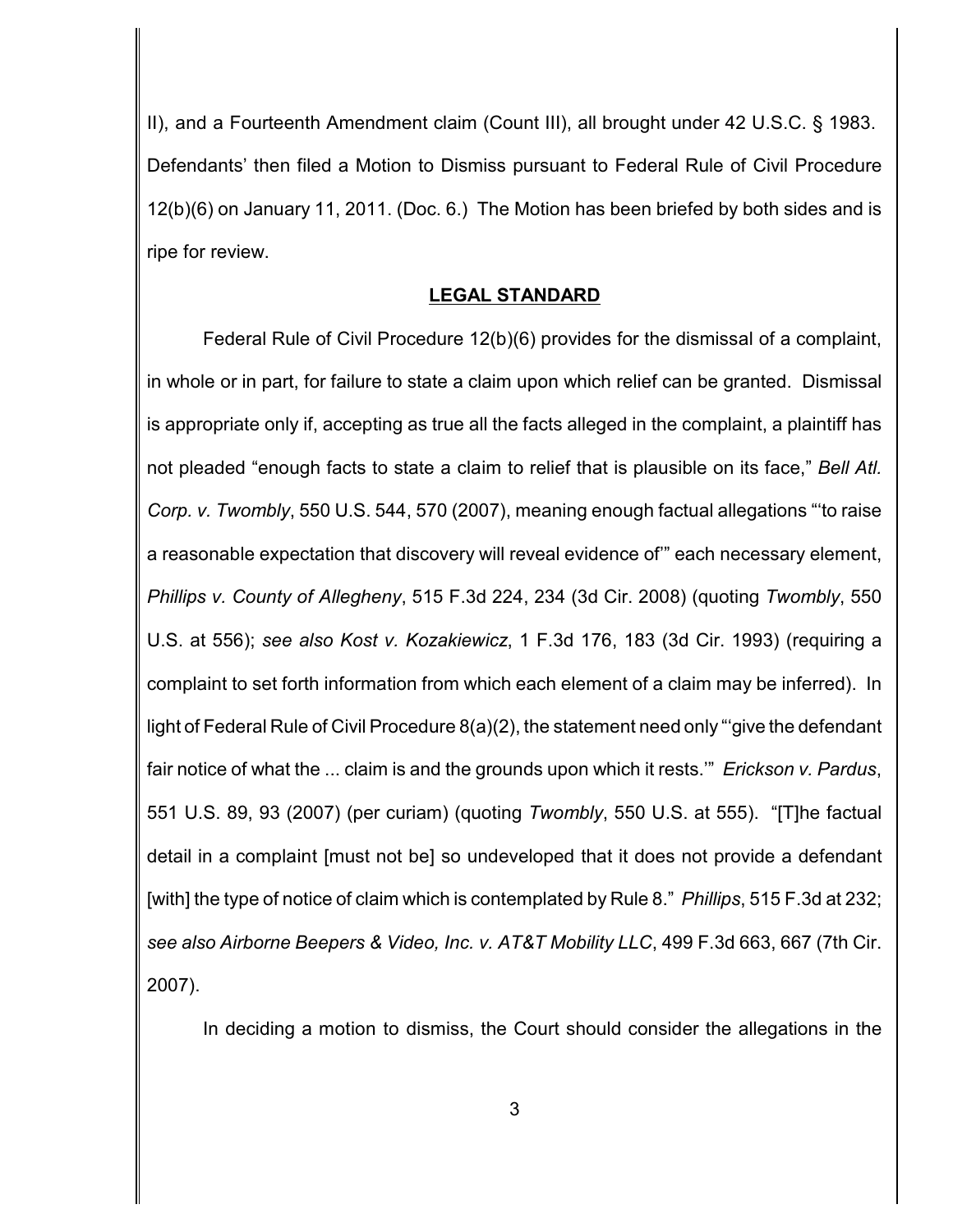complaint, exhibits attached to the complaint, and matters of public record. *See Pension Benefit Guar. Corp. v. White Consol. Indus., Inc.*, 998 F.2d 1192, 1196 (3d Cir. 1993). The Court may also consider "undisputedly authentic" documents when the plaintiff's claims are based on the documents and the defendant has attached copies of the documents to the motion to dismiss. *Id.* The Court need not assume the plaintiff can prove facts that were not alleged in the complaint, *see City of Pittsburgh v. W. Penn Power Co.*, 147 F.3d 256, 263 & n.13 (3d Cir. 1998), or credit a complaint's "'bald assertions'" or "'legal conclusions,'" *Morse v. Lower Merion Sch. Dist.,* 132 F.3d 902, 906 (3d Cir. 1997) (quoting *In re Burlington Coat Factory Sec. Litig.*, 114 F.3d 1410, 1429-30 (3d Cir. 1997)). "While legal conclusions can provide the framework of a complaint, they must be supported by factual allegations." *Ashcroft v. Iqbal*, 129 S. Ct. 1937, 1950 (2009).

When considering a Rule 12(b)(6) motion, the Court's role is limited to determining if a plaintiff is entitled to offer evidence in support of her claims. *See Scheuer v. Rhodes,* 416 U.S. 232, 236 (1974). The Court does not consider whether a plaintiff will ultimately prevail. *See id.* A defendant bears the burden of establishing that a plaintiff's complaint fails to state a claim. *See Gould Elecs. v. United States,* 220 F.3d 169, 178 (3d Cir. 2000).

### **DISCUSSION**

### **I. Plaintiffs' First Amendment Retaliation Claim (Count I)**

Count I of Plaintiff's Complaint will be dismissed.

The First Amendment "protects a public employee's right, in certain circumstances, to speak as a citizen addressing matters of public concern." *Garcetti v. Ceballos*, 126 S.Ct. 1951, 1957 (U.S. 2006). To state a prima facie claim of retaliation, a public employee must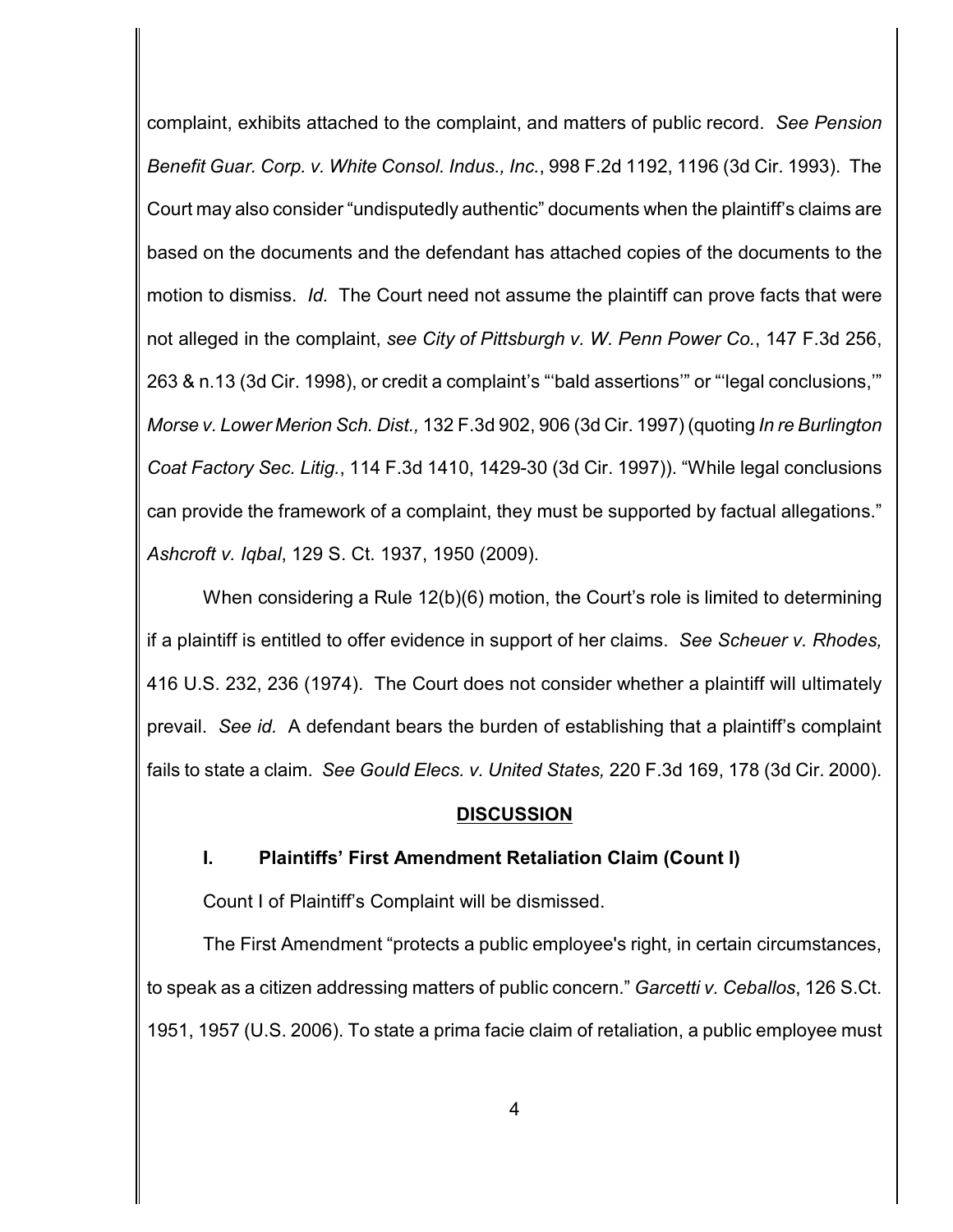allege that: (1) the activity in question is protected by the First Amendment, (2) the defendants' acts were retaliatory, and (3) the protected activitywas a "substantial motivating factor" of the alleged retaliation. *Hill v. Borough of Kutztown*, 455 F.3d 225, 241 (3d Cir.2006) (internal citation omitted). A public employee's statement is a protected activity if: (1) the employee spoke as a citizen about a matter of public concern, and (2) the government employer did not have "an adequate justification for treating the employee differently from any other member of the 'general public' as a result of the statement he made." *Hill*, 455 F. 3d at 241. To qualify as retaliatory, an employer's conduct must adversely affect an employee's First Amendment rights. *Brennan v. Norton*, 350 F.3d 399, 419 (3d Cir.2003). Retaliatory acts must be "more than *de minimis* or trivial" to have an adverse effect on an employee's First Amendment rights. *Brennan*, 350 F. 3d at 419. Specifically, "criticism, false accusations, [and] verbal reprimands" have been found not to constitute retaliatory action. *Id*.

Here, accepting that the protected First Amendment activity the Plaintiff engaged in was the filing of the complaints against the PSP, the Court does not believe that the alleged retaliatory actions on the part of the PSP are actionable. Plaintiff claims that he has been "investigated" by PSP employees, but these investigations have not led to the filing of any charges, criminal or otherwise, nor have they led to any adverse employment action. Plainitiff was put on probation for his use of the database for private matters, but that probation *preceded* his filing of the complaints against the PSP, and therefore could not be retaliation for the filing of those complaints. Likewise, the vague allegations of "harassment" do not make out a claim for retaliation. As a result, this Count of Plaintiff's Complaint will be dismissed.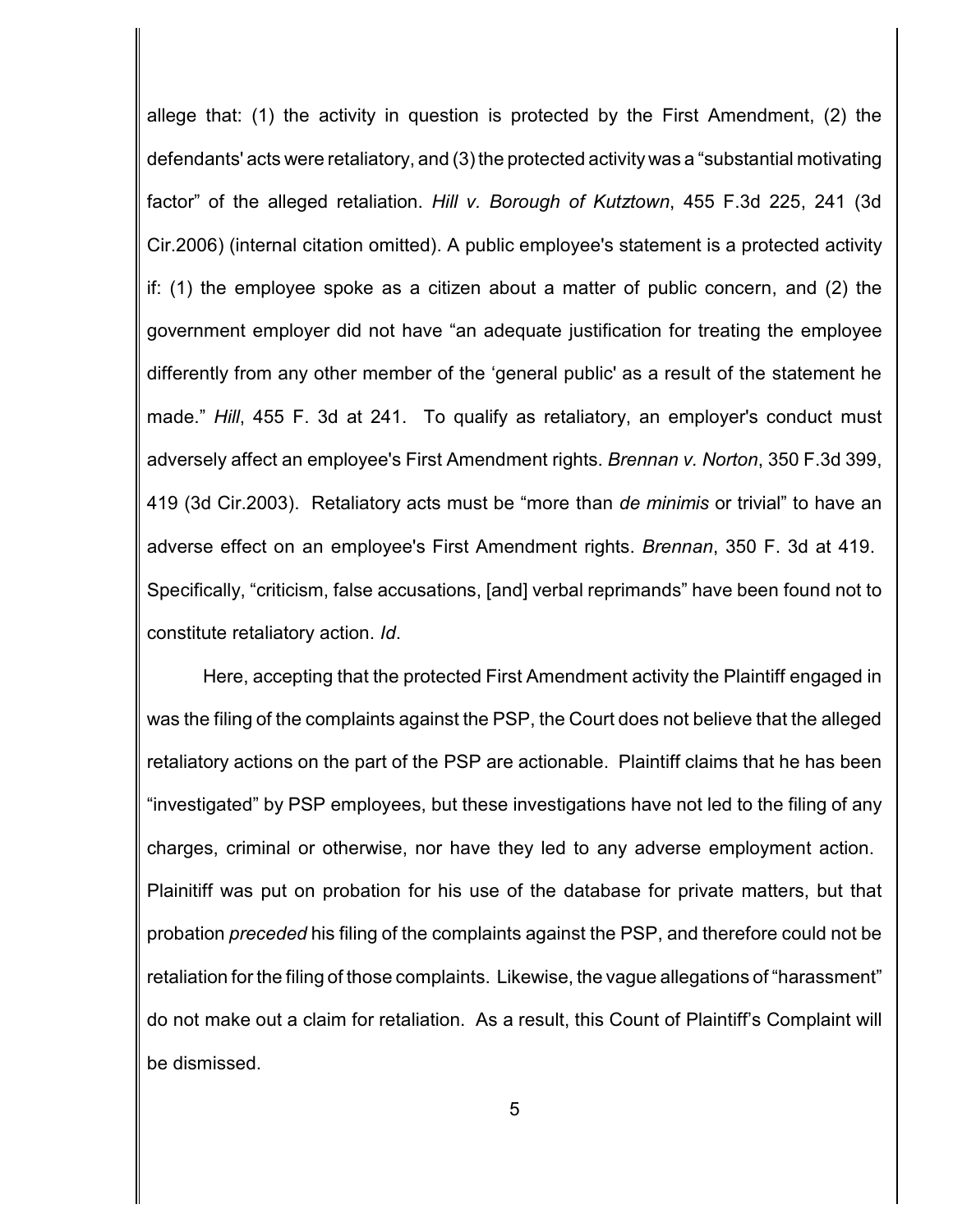### **II. Plaintiff's Fourth Amendment Claim (Count II)**

Plaintiff's Fourth Amendment Claim will also be dismissed.

The Fourth Amendment provides:

The right of the people to be secure in their persons, houses, papers, and effects, against unreasonable searches and seizures, shall not be violated, and no Warrants shall issue, but upon probable cause, supported by Oath or affirmation, and particularly describing the place to be searched, and the persons or things to be seized.

U.S. Const. amend. IV. The "capacity to claim the protection of the Fourth Amendment depends ... upon whether the person who claims the protection of the Amendment has a legitimate expectation of privacy in the invaded place." *See Minnesota v. Olson*, 495 U.S. 91, 95 (1990) (internal citation omitted). An expectation of privacy is deemed legitimate if the person challenging the search can show that he or she has "both a subjective expectation of privacy and that the expectation is objectively reasonable, that is, one that society is willing to accept." *Warner v. McCunney*, 259 Fed.Appx. 476, 477 (3d Cir.2008) (citing *Olson*, 495 U.S. at 96-97). The United States Supreme Court has "explicitly rejected the contention that public employees can never have a reasonable expectation of privacy in their workplace." *Phila. Fed'n of Teachers v. Sch. Dist. of Phila.*, No. 97-4168, 1998 WL 196403, at \*6 (E.D.Pa. Apr.23, 1998) (citing *O'Connor v. Ortega*, 480 U.S. 709, 717 (1987)). However, a public employee's privacy interest in his or her place of work is far less than that "found at home or in some other contexts." *Ortega*, 480 U.S. at 725. This is because public workplaces "are provided to employees for the sole purpose of facilitating the work of an agency," and the employee may easily protect his or her privacy interests by leaving personal belongings at home. *Id.* Whether a particular public employee possesses a reasonable expectation of privacy in his or her workplace must be assessed on a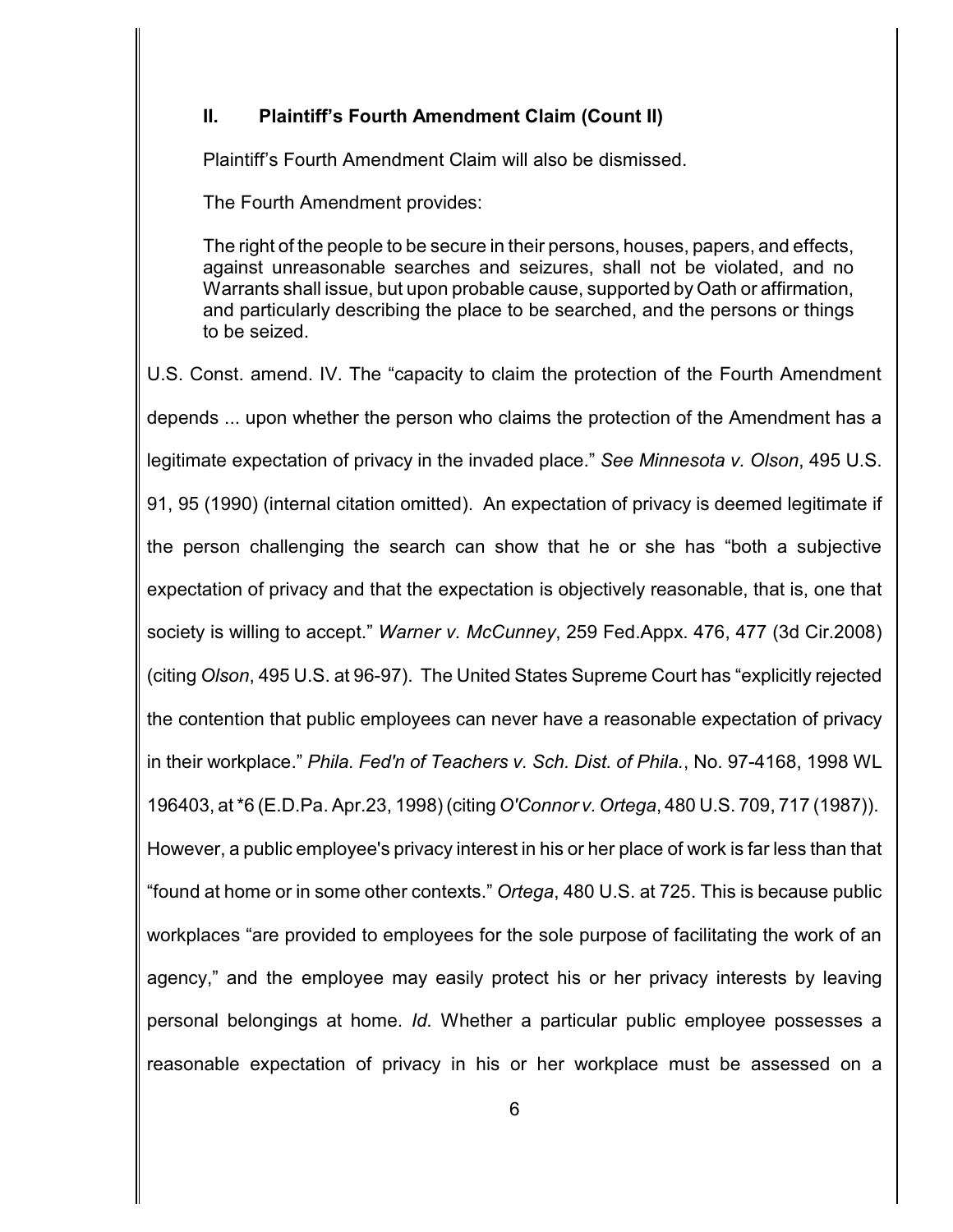"case-by-case basis" and "in the context of the employment relation." *Brambrinck v. City of Phila*., No. 94-1673, 1994 WL 649342, at \*8 (E.D.Pa. Nov.15, 1994) (citing *Ortega*, 480 U.S. at 717-18). A public employee's reasonable expectation of privacy may be reduced or eliminated by "legitimate regulations" or by "office practices and procedures," such as how frequently coworkers and other individuals are permitted to enter the area that was searched. *Brambrinck*, 1994 WL 649342, at \*8 (citing *Ortega*, 480 U.S. at 717).

Here, Plaintiff claims that Defendants accessed the database Plaintiff employed to run the license plate for the purpose of ascertaining Plaintiff's home address and personal information. Assuming that the Defendants accessing this material through the database was a "search" for purposes of the Fourth Amendment, even if the Plaintiff had a subjective expectation of privacy that the information he searched on a database on a computer terminal at work couldn't be traced, such an expectation was objectively unreasonable. At this point in time, it is a matter of common knowledge that one's privacy rights with respect to their office computers are limited. In addition, Plaintiff was not using his private office computer, but a NCIC terminal which is exclusively used for law-enforcement related functions.

### **III. Plaintiff's Fourteenth Amendment Claim (Count III)**

Finally, Plaintiff's "class-of-one" Fourteenth Amendment Claim will also be dismissed.

Recently, Judge Rambo of this court held:

Two theories exist upon which a plaintiff may assert an equal protection claim. The traditional theory protects a plaintiff from discriminatory treatment based on membership in a protected class such as gender or race. In contrast, under the class-of-one theory, a plaintiff may have an equal protection claim even absent protected-class status if he or she alleges irrational and intentional differential treatment when compared with similarly situated individuals.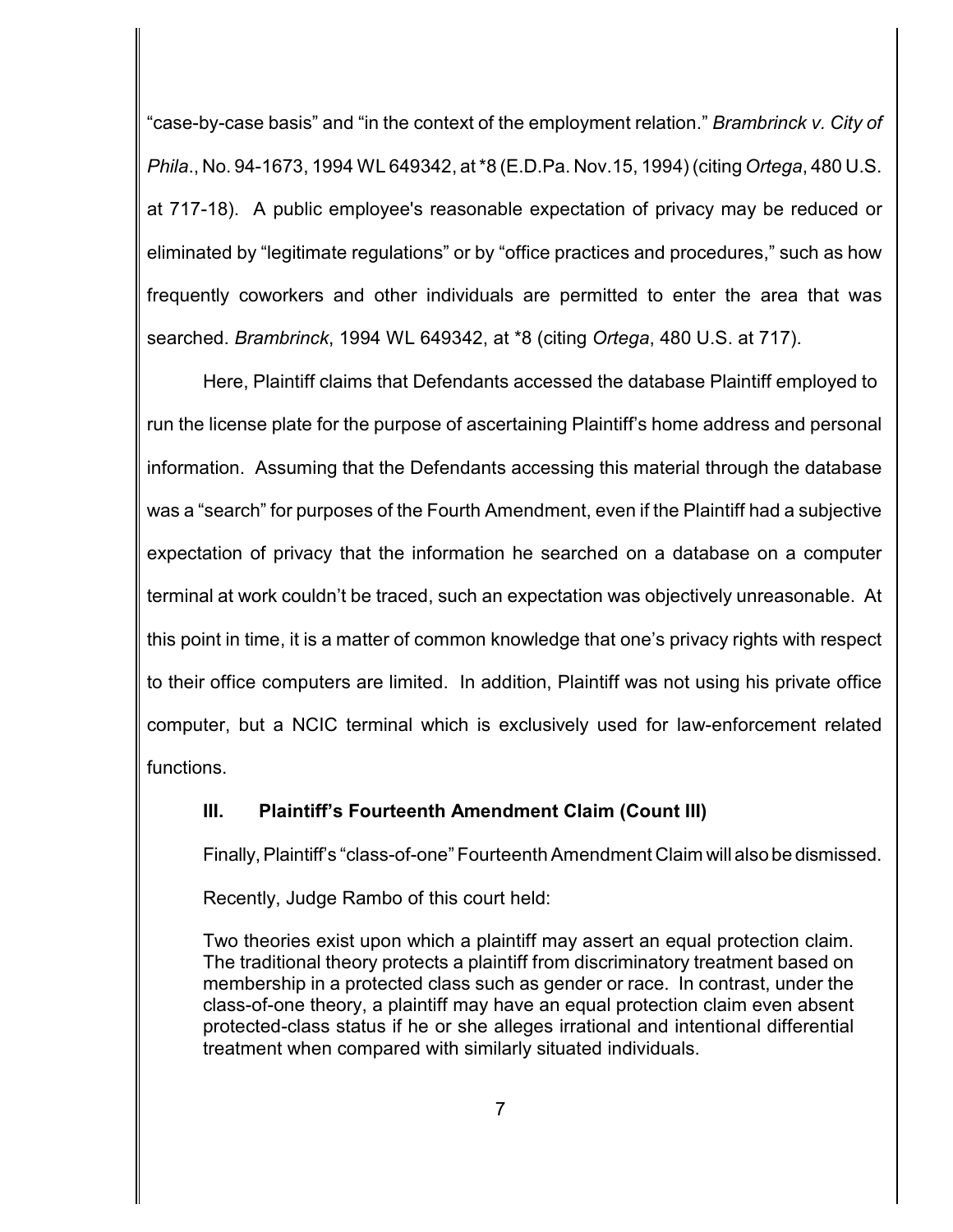*Hookey v. Dalton*, 1:08-cv-02284, 2010 WL 4237310, \*4-5 (M.D. Pa. Oct. 21, 2010)

(internal citation omitted).

In order to state a "class-of-one" claim, "a plaintiff must allege that (1) the defendant

treated him differently from others similarly situated, (2) the defendant did so intentionally,

and (3) there was no rational basis for the difference in treatment." *Hill,* 455 F.3d at 239

However, the United States Supreme Court has held:

[t]here are some forms of state action . . . which by their nature involve discretionary decisionmaking based on a vast array of subjective, individualized assessments. In such cases the rule that people should be "treated alike, under like circumstances and conditions" is not violated when one person is treated differently from others, because treating like individuals differently is an accepted consequence of the discretion granted.

*Engquist v. Oregon Dept. Of Agric.*, 553 U.S. 591, 603 (2008).

Here, the Plaintiff has not alleged any facts that he was treated differently than similarly situated individuals, i.e. that other employees with access to the databases in question utilized them for personal purposes and were not disciplined and\or put on probation. Even if he had been treated differently, such treatment would be solely within the discretion of the PSP as to how they dealt with infractions in the use of the databases. As a result, this Count will also be dismissed.

8